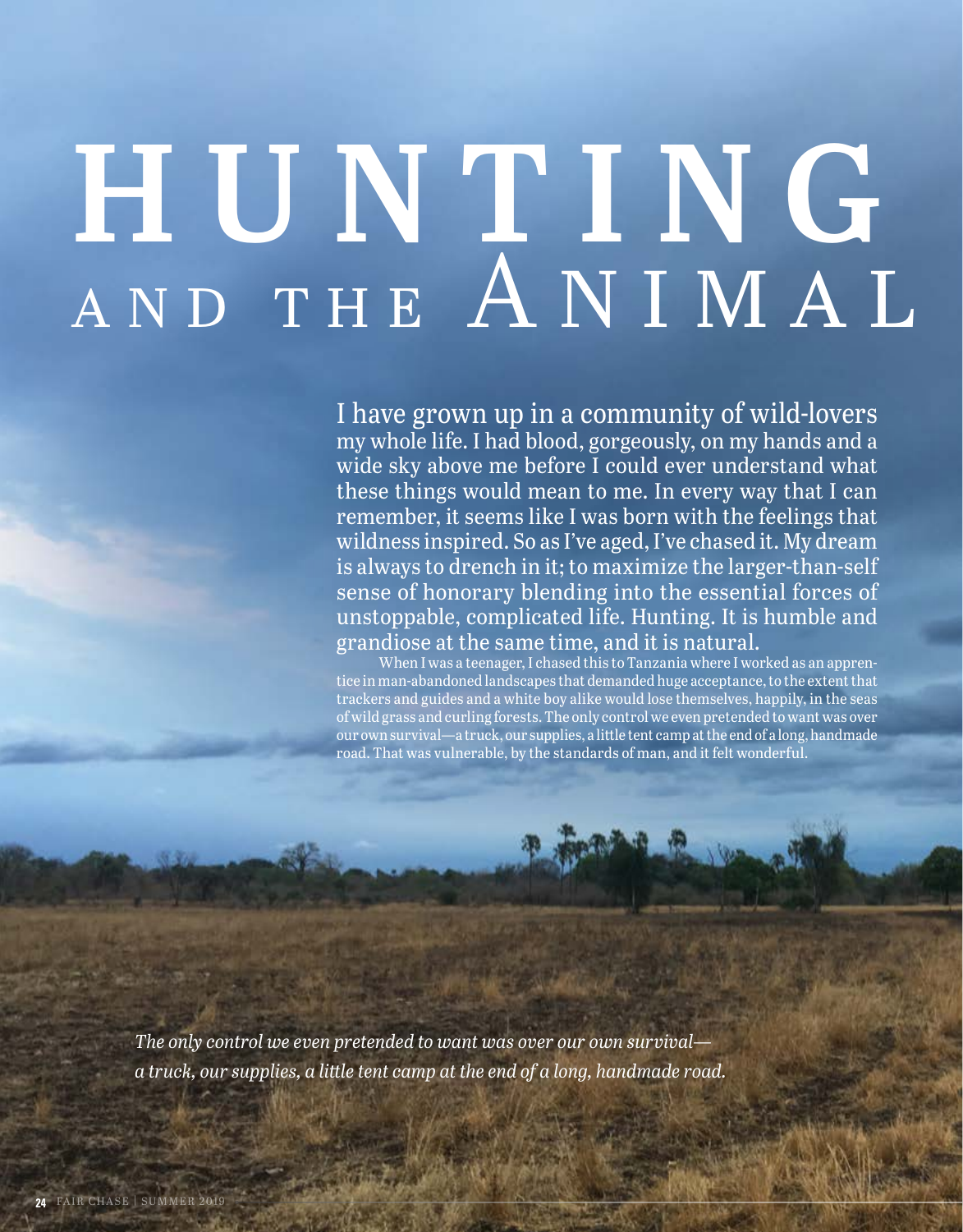## **JACK EVANS**

DIRECTOR OF PUBLICATIONS BEAR TRUST INTERNATIONAL Photos Courtesy of Author

## $E$  MBRACE

We who hunt, in any self-reliant capacity, know this different sensation. And it's true that much of this ritual lifeway depends on the killing, taking of something sacred—animal soul. Whether an animal is taken or not, the intention to bare ourselves to the possibility and explore something as timeless as death genuinely fascinates us. And the lessons learned along the way, following that voluntary path, invigorate us slowly with what can only be love. We get a love for all the beauty of nature that begets animals like us, and as humans and hunters, we take our right to embrace the most complete flows of it. We stay uncomfortably outside, exposed, enjoying all the elements and meditating on sameness—seeking to relate to animals by studying them to a moment of confrontation. Sometimes we are friends, sometimes we become predators. And for lack of a better language, we could call all the life we've witnessed and breathed in the result of magic—or God.

Or, one by one, we could all tell our true stories as a way to keep knowing and sharing what we've seen. But we haven't been, because it is hard to explain and share these concentrated days of life.

Hunting is but one way to seek to know the world, but its intensity and biggest lessons come from an apparent paradox: we are coming to love and understand animals by killing them. At first thought, this



*The Boone and Crockett Club prides itself on being thought leaders and we have an intelligent and mature readership that should be able to relate to what is, at its core, one man's honest and open coming-to-terms with being a hunter.*

> *Doug Painter Editor-in-Chief*

**As a lifelong hunter, Jack's values have always been profoundly shaped by experiences in the natural world. His reverence for animals has been cultivated personally in mountains from Tennessee to Alaska to Montana. Jack's background in conservation lies in five years of part-time work in the Tanzanian and Zambian bush. Training as an apprentice professional hunter has immersed him in the real issues of public land management in wildly diverse natural and political environments. As well, he has combined his passions for the outdoors with those for literature, and has been writing hunting and travel articles from the age of 12. As the Director of Publications for Bear Trust International, he works to encourage understandings of humanbear encounters through literary and photographic inspirations. Currently, he lives in Edinburgh and is pursuing his second masters degree in anthropology remotely through the University of Cape Town. His research focuses on how human-animal relationships are navigated through hunting as an immersive multispecies experience in which lives are, naturally, at stake.**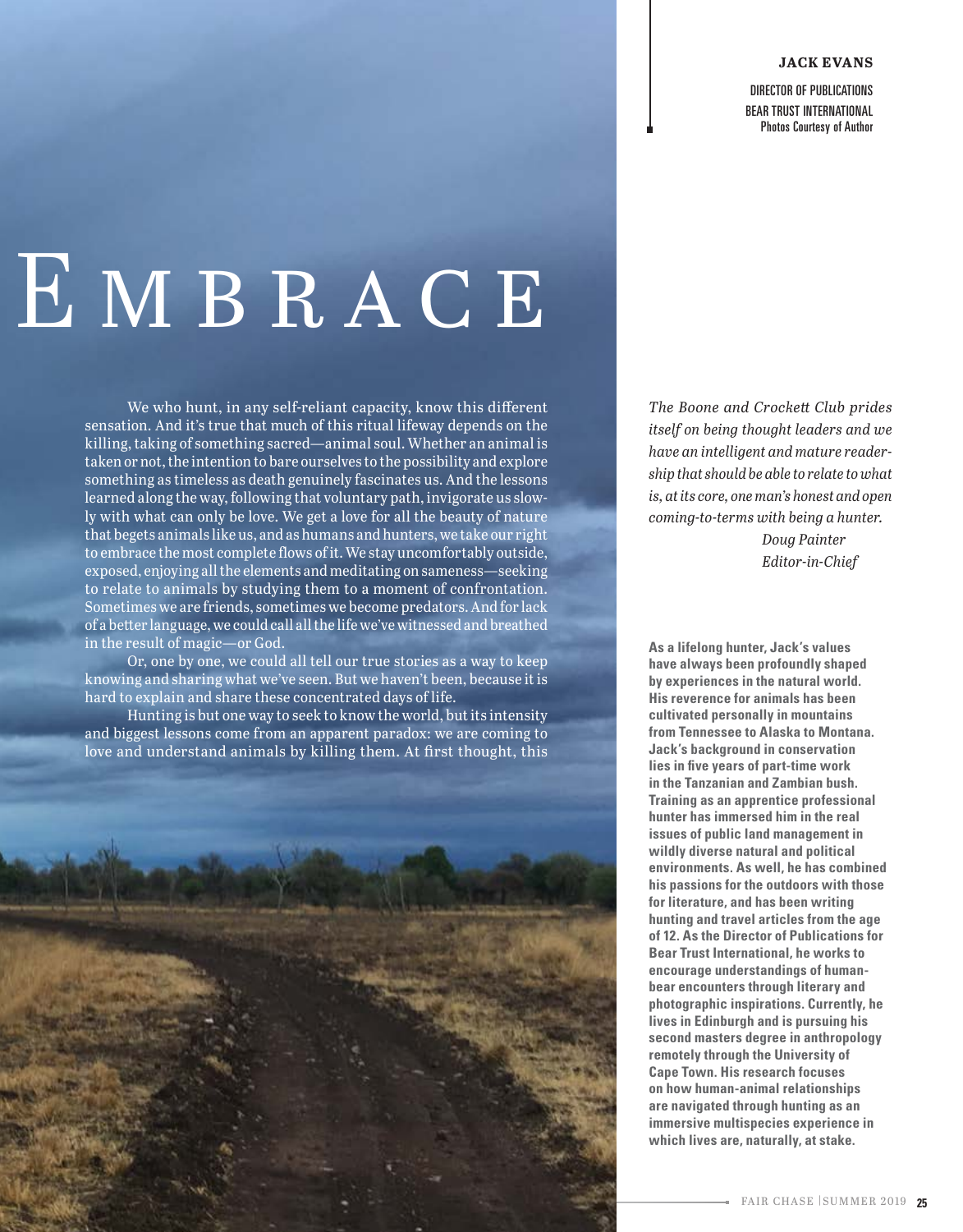cannot be called acceptable. But when I was hunting as a child, at the age of 9, there was no adequate thought to it. I remember killing a javelina on the descending, crumbled banks of a Texas canyon. I remember the beauty of its group rustling around on the cliff ledges, and the out-of-time stillness of the moment of meeting as I lay in the dirt with a rifle resting on my father's pack. I remember the hugeness, the scope, of the dying old beast that I approached after boring a hole in its heart. I will always remember appreciation beyond words. And I've since then sought to cultivate it. More hunting.

It would take a few years for me to start to really think about it. The obvious question collected slowly as I got older. What is right about killing? It's something that (almost) every part of our culture tells us is wrong. Most of the voices around my life were, are, appalled. By the time I was 18, sitting on the back of a Land Cruiser or hauling through hot miombo forests on foot, helping safari clients to confrontations of their own, I had enough outer perspective and intellectual concern for all this to really trouble me. It did for years, and I turned it over in my mind in the near-endless hours on the seat of that rumbling truck that we made our living on. In my other societies I blundered and stymied myself in conversations about the hunting urge. I tried and failed to explain myself. But I kept doing it—returning to Africa and other wildernesses, unsettled, undecided, but unable to close my heart to that gain of appreciation that I felt with every steep immersion into the death-present animal reality.

By the time I was 22, I was realizing this: when I took myself to the woods, opened my senses to the flourishing morass of an ecosystem in the same way that my deer, my sable, my bear would, and approached its own lived world in immersion until I knew it, found it, and confronted it—killed it—I would not feel wrong. I would feel a wellspring of strange and possibly ancient emotions. Growth, exhilaration, awe, mystique—consummated relatedness to another kind of spirit than I. I would feel humbled and strengthened at once, but most intensely I would feel learned and connected by that process of turning all attention outside of the self which the hunt always entails. Surely, I would have thoughts of sadness too. What if this dead buffalo had friends? What if he was deeply loved by another that will miss him to the end of her knowing days? Most of all, where has he gone? Is death to be feared as I sometimes did as a child? And what if he is gone to an abyss—not just changed out of this body in spirit form, but destroyed?

I was sad like I might be for a human companion lost; I was projecting. And then this sadness, coming amidst all the other wild, undeniable emotions would soon pass. I would go hunting again, more in love with the world than ever before. I began to wonder if there was something inherently wrong with me.

Feeling expansive, and feeling sadness evaporate after an act of bloodletting seemed from any philosophical perspective like a dangerous kind of insanity. In my work, I began sharing my troubles with fellow guides and clients. Each had their own explanations for hunting. Many delivered the familiar tirades of hunting as a form of wildlife management—a fundraising tool, a culling operation. Indeed, what kept me comfortable with my job, even as the troubles spun in my head, was the inarguable benefit our industry brought to the landscape. We converted foreign dollars into anti-poaching projects. We managed colossal acreages of wild land with a professional and wholehearted concern for the ecosystem. Our footprint amounted to a handful of mature, male animals killed each year (with the meat returning to a grateful community) plus fuel for the Land Cruiser and the space for our tents. But safari hunting is at best a strange, modern economic institution adapted around keeping wilderness conserved in an age of normalized overconsumption. I still wasn't getting personal answers to my questions. And I was now assisting in more killing than I could even process.

After five seasons of training for a job as a guide, I left the industry entirely. With thanks to my colleagues that I had shared the dirt, the sun, the danger and the long days with, and to those clients that did hunt humbly and helped to educate me, I realized that I had to change the course of my journey in the wildernesses. I kept hunting, but less often, and only ever alone.

It was a few months later, while alone for four days in Montana's Bridger Range, when I collected my reflections. The change of course in my life had been tumultuous, and the shock of reaching an unclosed end to my questions was what had turned me to the hills with rifle and pack. Black bear season was open, but I was mostly just out there to think. I thought about grizzlies killing their rivals' cubs. I thought about leopards dragging down impala. I thought about wolves killing their own. And I thought about the lioness I had met in my last season of work in Zambia. We were rumbling lazily along a bush road that led to a great river, and when we exited the forests that faced it there was wide, dry pan that spread before us. At the back lay seven lions. Six were young, one was a mother. She presided with a bloody jaw over a flensed and spilled buffalo carcass. She sat tall, and left her mouth gaping, breathing heavily, as I had over a bear when I was 21, and the javelina when I was 9. She was breathing in and out an occurrence of exchange that could split open the world; one that shows an inside, an opposite, to existence. And in her millionyear-old and time-ignorant mind, I could almost imagine what she was seeing. Life by death and presence invigorated by the fulfillment of a primordial purpose. It was generative. And the pride on her face was extra-intense, even disturbing. But she was realizing her life and the buffalo's as they were meant to be, and I thought: nobody should stop her.

I walked out of the Bridgers knowing that there was no absolute right or wrong to such moments. While our species' striving for moral order is entirely just, valuable and important, animal life cannot be judged the same way we judge our own. When hunting, for us, is becoming animal, it occurs in a realm where death has a different consequence. Feelings of pain and loss are surely experienced by most other species, but fear is brief and from what I have seen out in the wild, I no longer believe that death is an end. It is a transfer, or a change in material being, and it serves a purpose of connection. If it didn't, it wouldn't be a part of life.

While I can't claim to understand any meaning of life, I do believe in exploring all parts of it that occur before us. Hunting is a search outside of our preconceptions. When it's done fairly, and the hunter is mentally and physically exposed to as much of the world as the hunted, it can broaden the knowledge of existence. I am beginning to understand why we do it. We must continue to explore it.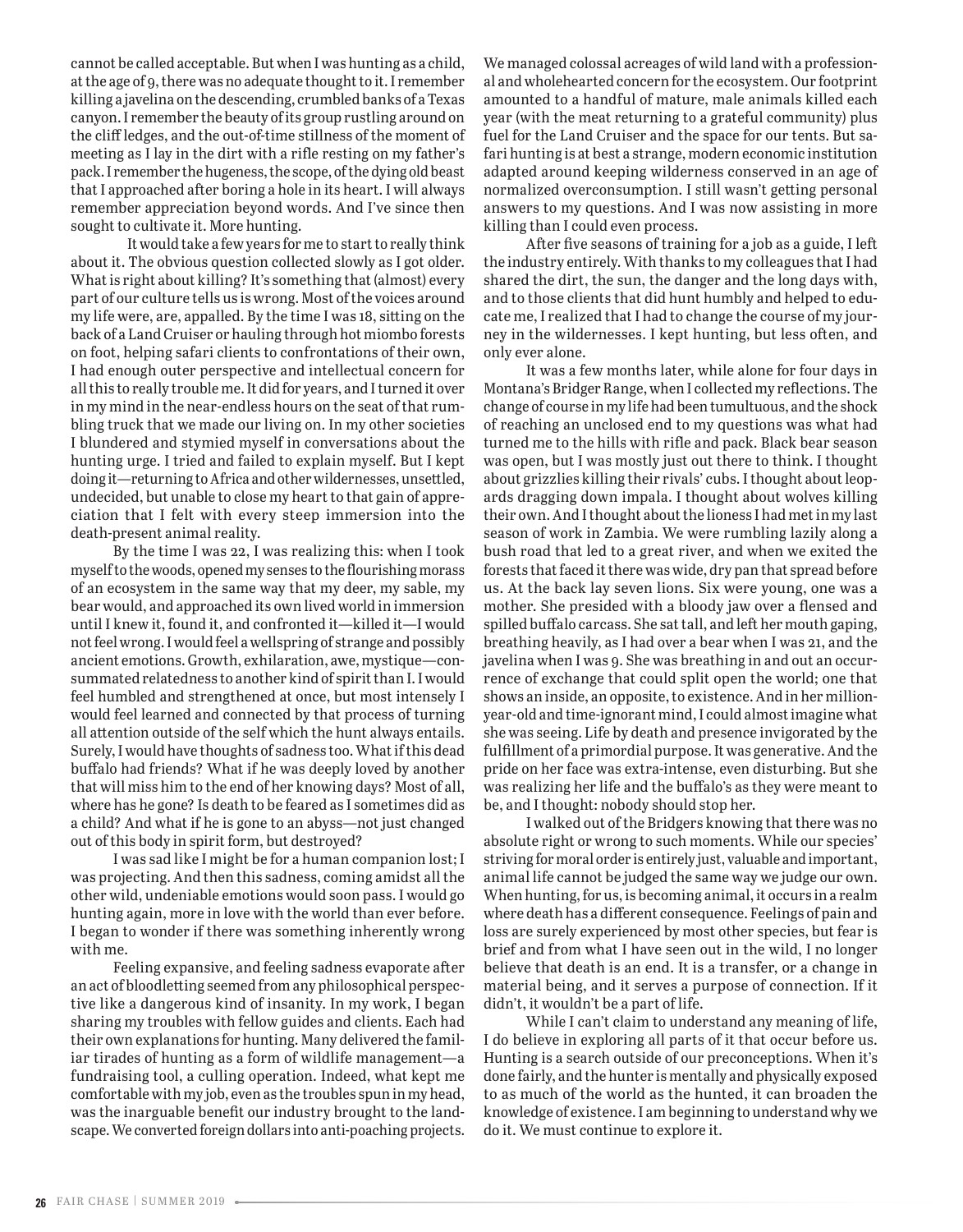

*I tried and failed to explain myself. But I kept doing it—returning to Africa and other wildernesses, unsettled, undecided, but unable to close my heart to that gain of appreciation that I felt with every steep immersion into the death-present animal reality.*